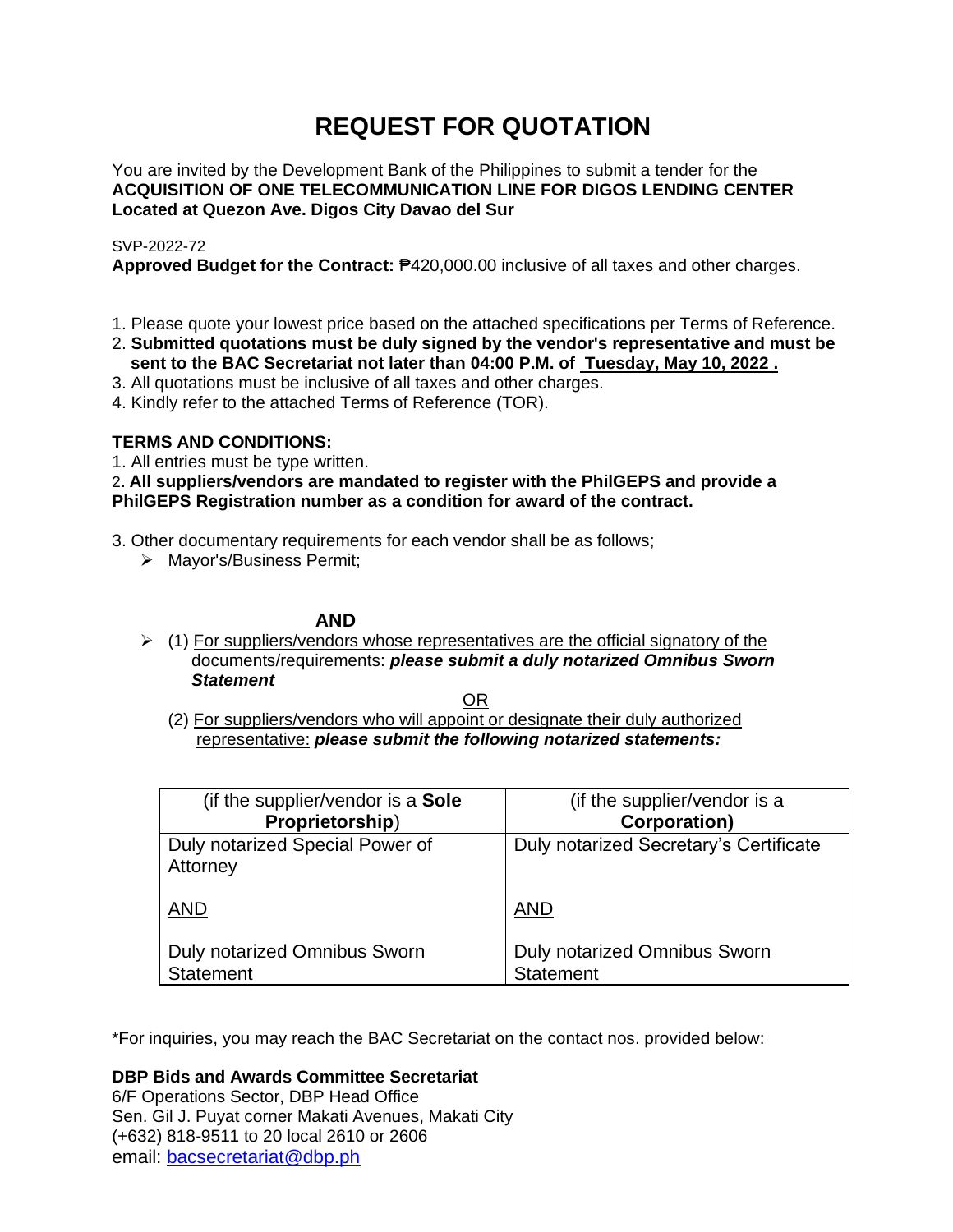## Annex A ACQUISITION OF NEW, ADDITIONAL AND/OR REPLACEMENT TELECOMMUNICATION LINE/CONNECTIVITY SERVICE FOR THE DEVELOPMENT BANK OF THE PHILIPPINES (DBP)-**DIGOS LENDING CENTER**

## APPROVED BUDGET FOR THE CONTRACT: : Php 420,000

#### **TECHNICAL SPECIFICATIONS**

#### A. BACKGROUND

The telecommunication connectivity service (line) is for the connection of DBP online systems, services and facilities in any of the following DBP remote sites:

A.1. Branch Office, including:

A.1.a. Lending Center A.1.b. Cash Center A.1.c. Branch-Lite Unit

A.2. Automated Teller Machine (ATM)

#### **B. OBJECTIVE**

To acquire stable, reliable and secure telecommunication connectivity/line service to link DBP remote sites to the Head Office from an authorized and qualified telecommunication service provider (Telco).

#### C. COVERAGE OF THE CONTRACT

The contract will be for a one (1) year period starting from date of acceptance of service with the option for automatic renewal.

#### D. MINIMUM SPECIFICATIONS

- D.1. Connectivity/Line Service Availability
	- > The minimum availability of service is 99.6%.
- D.2. Connectivity/Line Specifications
- $D.2.a.$ Branch Office √
	- D.2.a.i. Wired MPLS/VPN, Radio Last Mile or VSAT connection with minimum of 2 Mbps bandwidth
	- D.2.a.ii. Must be Ku Band or C Band for the VSAT
	- D.2.a.iii. Inclusive network equipment, such as router and or router/modem, must not be on End-of-Life/End-of-Support status within the contract period
	- D.2.a.iv. Router must support GRE/mGRE tunneling and IP Security (ex. dynamic VPN) and SNMP
	- D.2.a.v. DBP shall have the full access of the router-
	- D.2.a.vi. Provide near real time and historical link monitoring
	- D.2.b. ATM Wired
		- D.2.b.i. VPN connection at least 128 Kbps via MPLS
		- D.2.b.ii. Inclusive network equipment, such as router and or router/modem, must not be on End-of-Life/End-of-Support status within the contract period
		- D.2.b.iii. Support GRE tunneling and SNMP

Page 1 of 4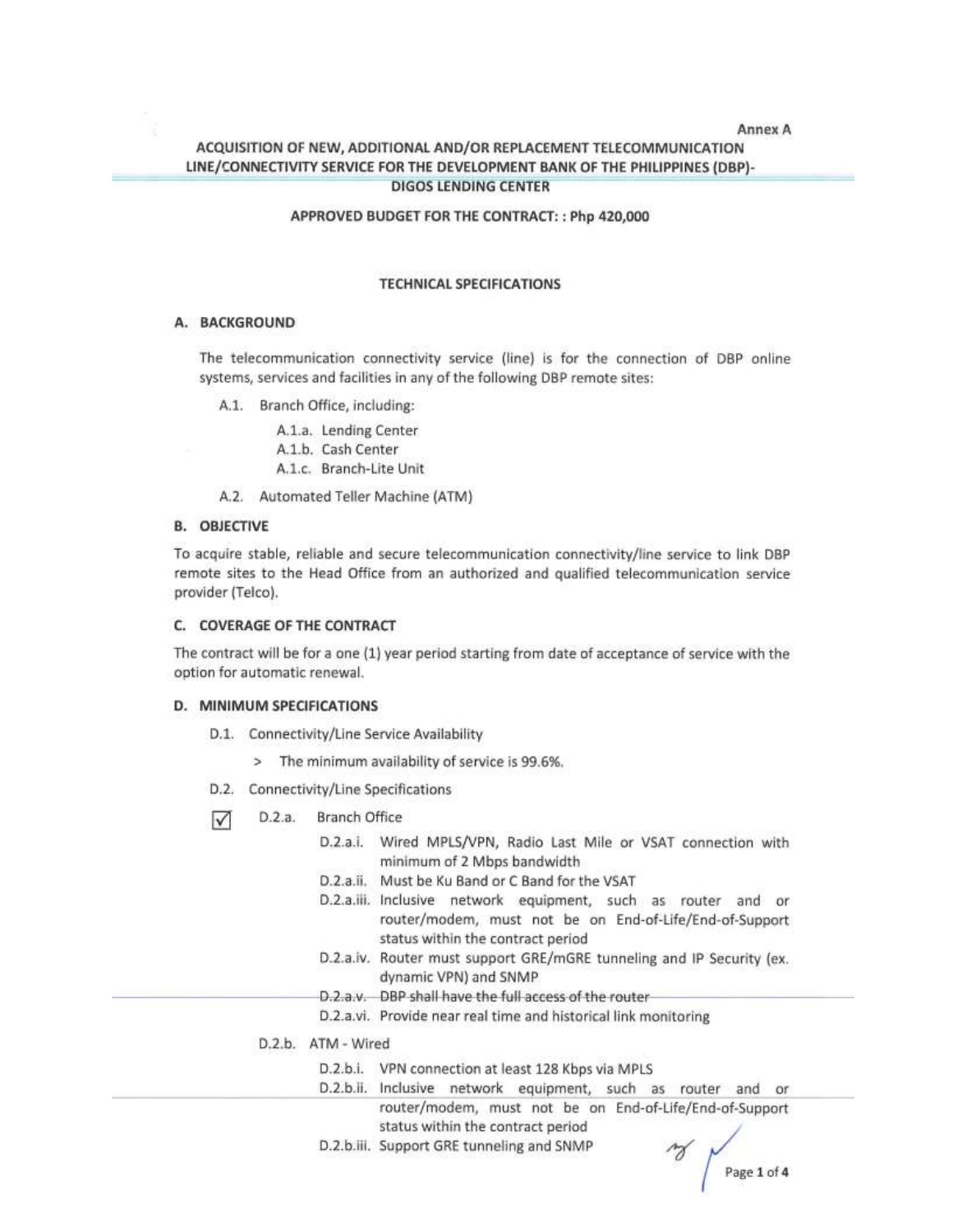ACOUISITION OF NEW, ADDITIONAL AND /OR REPLACEMENT OF TELECOMMUNICATION. LINE/ CONNECTIVITY SERVICE FOR THE DEVELOPMENT BANK OF THE PHILIPPINES (DBP)

D.2.b.iv. Provide near real time and historical link monitoring

- $D.2c$  ATM Wireless
	- D.2.c.i. Provide data transmission function by public GPRS/ GSM network or higher
	- D.2.a.vii. Inclusive network equipment, such as router and or router/modem, must not be on End-of-Life/End-of-Support status within the contract period
	- D.2.c.ii. Support GRE Tunneling and SNMP
	- D.2.c.iii. Provide GUI access for local and remote management
	- D.2.c.iv. Operate at -30~+75°C temperature
	- D.2.c.v. Has LED status indication
	- D.2.c.vi. Support RJ45 console port
	- D.2.c.vii. Include: 1 power cord, 2 antennas, 1 console cable, 1 set documentation
	- D.2.c.viii. Provide near real time and historical link monitoring.
	- D.2.c.ix. Meet the average latency requirement of not greater than 200ms measured using the Ping utility or any similar mobile applications
	- D.2.c.x. Meet signal requirement of not less than 2 bars measured using mobile or similar devices capable of said measurement
	- D.2.c.xi. DBP shall have full access to the Modem/Router
- D.3. Support Services and Incident Management
	- D.3.a. The Telco shall provide 24 x 7 onsite, telephone and email support. For every service unavailability/downtime reported, the response time shall be within thirty (30) minutes.
	- D.3.b. Upon the occurrence of service unavailability/downtime, the Telco shall:
		- D.3.b.i. Conduct problem isolation/resolution and link restoration activities
		- D.3.b.ii. Notification via electronic mail (E-mail) and telephone within one (1) hour of the occurrence
		- D.3.b.iii. Minimum of twice a day status report to DBP via E-Mail
		- D.3.b.iv. Estimated time of arrival (ETA) if onsite activities required
		- D.3.b.v. Estimated time of resolution (ETR)
		- D.3.b.vi. Root cause
		- D.3.b.vii. Comply with DBP policies on security and confidentiality during support services.
	- D.3.c. The Telco shall submit an incident report stating the reason/s for the outage and detailing the steps undertaken to resolve a particular problem upon DBP's request.
- D.4. Service Performance Review
	- > The Telco shall conduct a performance review session at least once every quarter of a year

# E. TELECOMMUNICATION CONNECTIVITY/LINE REQUIREMENT CLASSIFICATION

The primary objective of the following provisions is to have multiple Telcos per site, providing service redundancy, high availability and avoiding single point of failure.

 $\angle$  E.1. New Telecommunication Line Requirement

 $\sim$  Page 2 of 4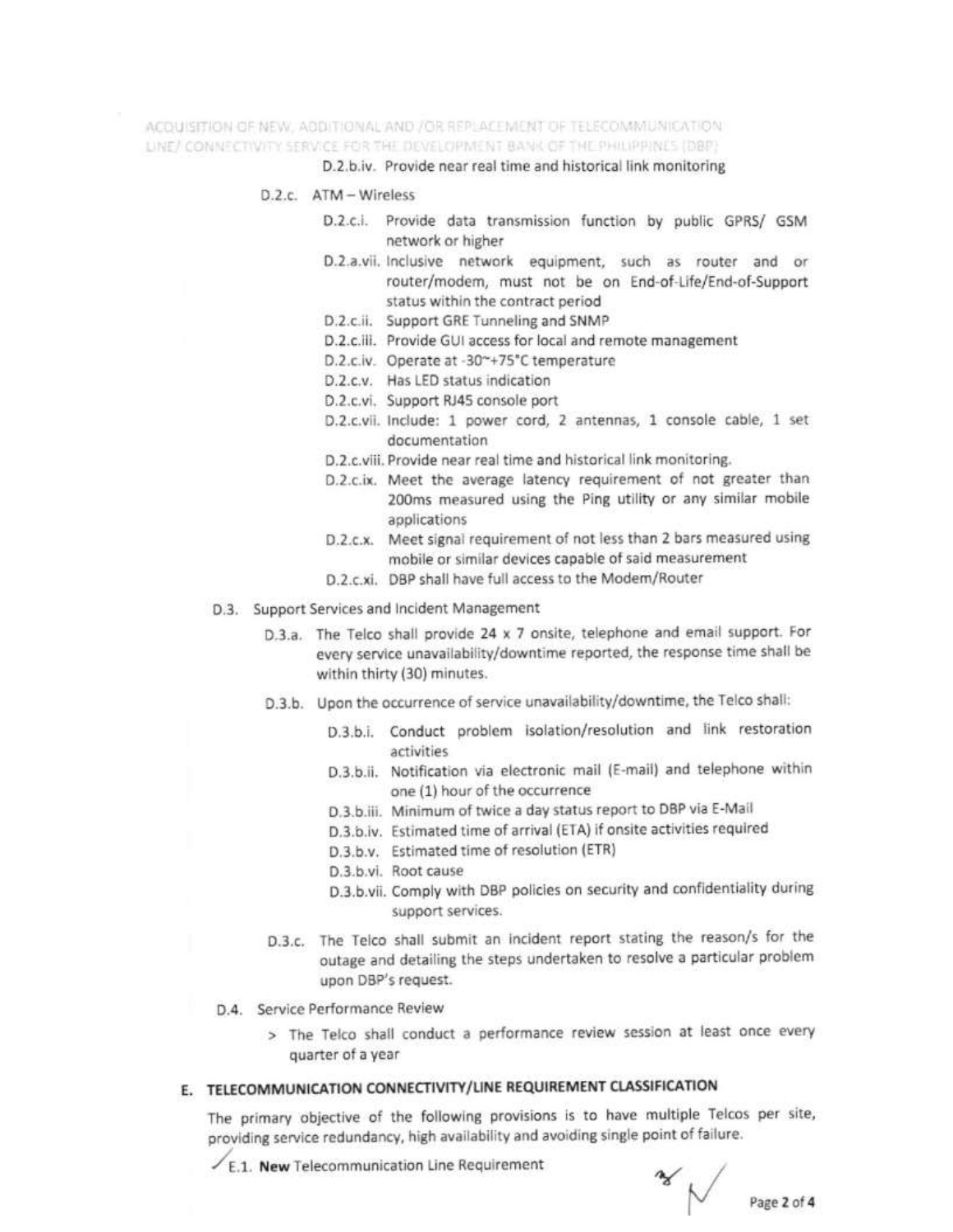ACQUISITION OF NEW, ADDITIONAL AND /OR REPLACEMENT OF TELECOMMUNICATION. LINE/ CONNECTIVITY SERVICE FOR THE DEVELOPMENT BANK OF THE PHILIPPINES (DBP)

## E.1.a. Covered Sites

- > New remotes sites
- E.1.b. Telco Selection Criteria
	- > Telecommunication Line for Branch Office
		- E.1.b.i. Two (2) different Telcos (Telco A and Telco B) shall be selected
		- E.1.b.ii. Telco A is the lowest (winning) provider
		- E.1.b.iii. Telco B is the second lowest provider
	- > Telecommunication Line for Additional ATM Facility of a Branch Office
		- E.1.b.iv. The Telco must be different from the one which has the majority or most of the telecommunication connectivity services provided for the ATM/s of that Branch Office
- E.2. Additional Telecommunication Line Requirement
	- E.2.a. Covered Sites
		- > For existing sites with existing telecommunication line/s
	- E.2.b. Telco Exception
		- > The Telco/s of the existing line/s servicing the site shall not be invited and will not be allowed to participate
	- E.3. Replacement Telecommunication Line Requirement
		- E.3.a. Covered Sites
			- > For existing sites with existing telecommunication line/s
		- E.3.b. Telco Exception
			- E.3.b.i. For Telco Redundancy Replacement
				- > The Telco of the existing line/s servicing the site including the one to be replaced shall not be invited and will not be allowed to participate
			- E.3.b.ii. Replacement for the Purpose of Telecommunication Line Capacity (Bandwidth) Upgrade
				- > The Telco of the other existing line/s servicing the site (i.e., other than the one to be replaced) shall not be invited and will not be allowed to participate
			- E.3.b.iii. For Wireless to Wired Facility Replacement
				- > The Telco of the other existing line/s servicing the site (i.e., other than the one to be replaced) shall not be invited and will not be allowed to participate

## **F. DISCONTINUANCE OF SERVICE**

DBP can opt to discontinue the service within the contract period without pre-termination fee/s, if the Telco provider fails to meet the required minimum availability of service, specified in item D.1, for three (3) consecutive months (3-strike rule)

G. PAYMENT

The payment shall be in a monthly basis every after the service acceptance.